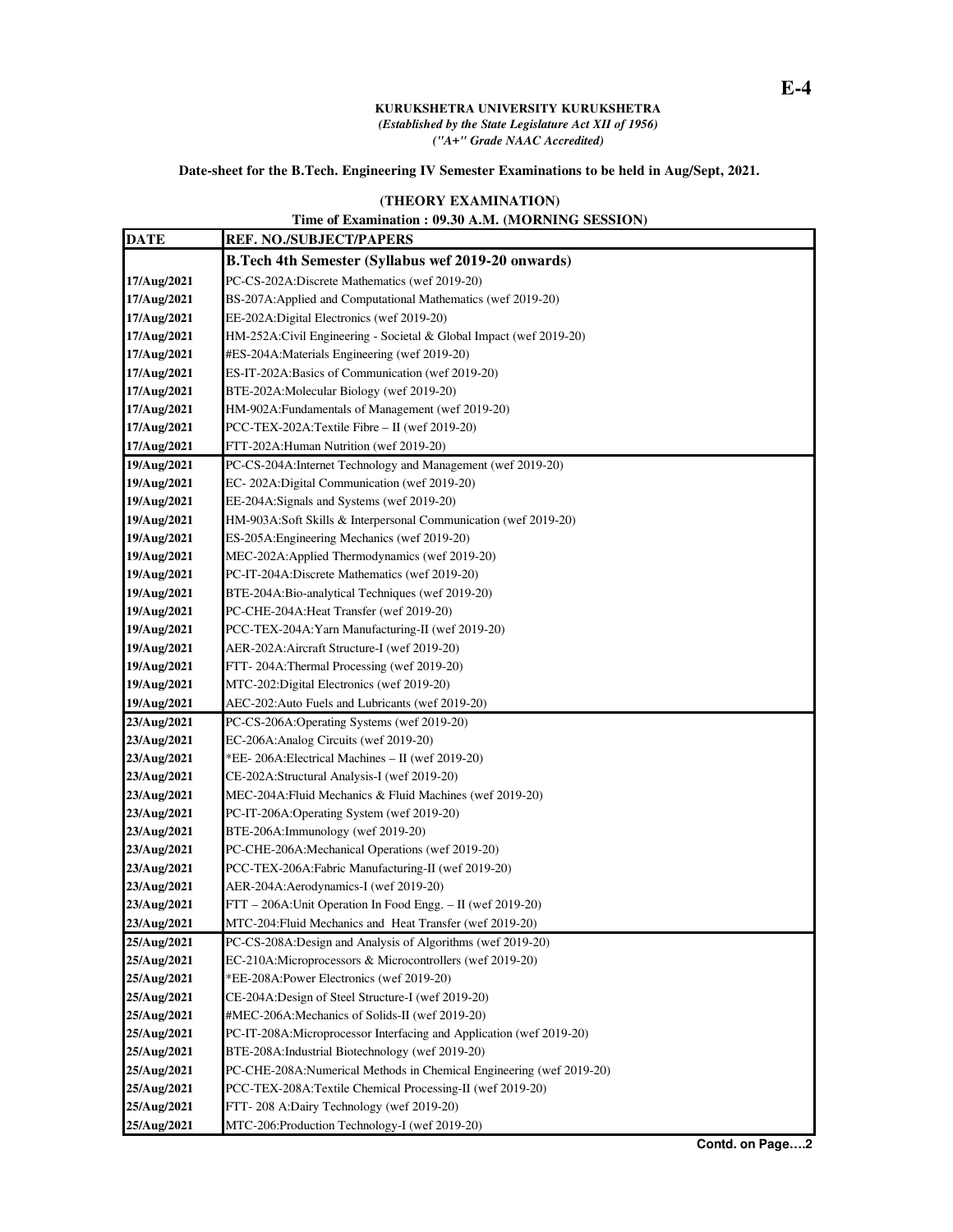| 27/Aug/2021 | HM-921A : Organizational Behaviour (wef 2019-20)                                               |
|-------------|------------------------------------------------------------------------------------------------|
| 27/Aug/2021 | EC-214A:Electromagnetic Field Theory (wef 2019-20)                                             |
| 27/Aug/2021 | EE-216A:Electromagnetic Fields (wef 2019-20)                                                   |
| 27/Aug/2021 | EEN-210A:Digital Electronics (wef 2019-20)                                                     |
| 27/Aug/2021 | CE-206A:Soil Mechanics (wef 2019-20)                                                           |
| 27/Aug/2021 | MEC-208A:Instrumentation & Control (wef 2019-20)                                               |
| 27/Aug/2021 | PC-IT-210A:Database Management Systems (wef 2019-20)                                           |
| 27/Aug/2021 | BS-202A:Basics of Thermodynamics and Organic Chemistry (wef 2019-20)                           |
| 27/Aug/2021 | ES-CHE-212A: Material Technology (wef 2019-20)                                                 |
| 27/Aug/2021 | AER-206A: Propulsion-I (wef 2019-20)                                                           |
| 27/Aug/2021 | FTT-210A: Fruit and Vegetable Processing (wef 2019-20)                                         |
| 27/Aug/2021 | MTC-208: Theory of Machines-II (wef 2019-20)                                                   |
| 27/Aug/2021 | AEC-204:Two and Three Wheeler Vehicles (wef 2019-20)                                           |
| 1/Sep/2021  | ES-208A:Basics of Analog Communication (wef 2019-20)                                           |
| 1/Sep/2021  | EEN -202A:Basics of Analog Communication (wef 2019-20)                                         |
| 1/Sep/2021  | CE-208A: Hydraulic Engineering (wef 2019-20)                                                   |
| 1/Sep/2021  | HM-901A: Management Information system (wef 2019-20)                                           |
|             | B.Tech 4th Semester (Syllabus wef 2016-17 to 2018-19)                                          |
| 17/Aug/2021 | AS-201N Mathematics-III (wef 2016-17 to 2018-19)                                               |
| 17/Aug/2021 | AS-201N Mathematics-III Only for MT Students (wef 2016-17 to 2018-19)                          |
| 17/Aug/2021 | AS-206N Numerical Analysis (wef 2016-17 to 2018-19)                                            |
| 17/Aug/2021 | HS-201N Fundamentals of Management (For EE, CE, ME, CHE, MT Students) (wef 2016-17 to 2018-19) |
| 17/Aug/2021 | AS-201N Mathematics -III (For ME Students) (wef 2016-17 to 2018-19)                            |
| 17/Aug/2021 | AS-201 N Mathematics - III (For IT Students) (wef 2016-17 to 2018-19)                          |
| 19/Aug/2021 | CSE-202N Object Oriented Programming (wef 2016-17 to 2018-19)                                  |
| 19/Aug/2021 | ECE-202N Data Structures & Algorithms (wef 2016-17 to 2018-19)                                 |
| 19/Aug/2021 | EE-202N Digital Electronics (wef 2016-17 to 2018-19)                                           |
| 19/Aug/2021 | CE-202N Structural Analysis-II (wef 2016-17 to 2018-19)                                        |
| 19/Aug/2021 | ME-202N Production Technology-I (wef 2016-17 to 2018-19)                                       |
| 19/Aug/2021 | IT-202 N Computer Organization & Architecture (wef 2016-17 to 2018-19)                         |
| 19/Aug/2021 | BT-202N Molecular Biology (wef 2016-17 to 2018-19)                                             |
| 19/Aug/2021 | CHE-202N Heat Transfer (wef 2016-17 to 2018-19)                                                |
| 19/Aug/2021 | TT-202N Yarn Manufacturing-II (wef 2016-17 to 2018-19)                                         |
| 19/Aug/2021 | MT-202N: Computer Aided Design and Manufacturing (wef 2018-19)                                 |
| 23/Aug/2021 | CSE-204N Internet Fundamental (wef 2016-17 to 2018-19)                                         |
| 23/Aug/2021 | ECE-204N Electronics Measurements & Instruments (wef 2016-17 to 2018-19)                       |
| 23/Aug/2021 | EE-204N Electrical Measurements & Measuring Instruments (wef 2016-17 to 2018-19)               |
| 23/Aug/2021 | CE-204N Design of Steel Structures-I (wef 2016-17 to 2018-19)                                  |
| 23/Aug/2021 | ME-204N Steam Generation & Power (wef 2016-17 to 2018-19)                                      |
| 23/Aug/2021 | IT-204 N Programming Languages (wef 2016-17 to 2018-19)                                        |
| 23/Aug/2021 | BT-204N Immunology (wef 2016-17 to 2018-19)                                                    |
| 23/Aug/2021 | CHE-204N Chemical Technology-I (wef 2016-17 to 2018-19)                                        |
| 23/Aug/2021 | TT-204N Fabric Manufacturing-II (wef 2016-17 to 2018-19)                                       |
| 23/Aug/2021 | MT-204N: Analog Circuits (wef 2018-19)                                                         |
| 25/Aug/2021 | CSE-206N Digital Data Communication (wef 2016-17 to 2018-19)                                   |
| 25/Aug/2021 | ECE-206N Electromagnetic Theory (wef 2016-17 to 2018-19)                                       |
| 25/Aug/2021 | EE-206N Signals & Systems (wef 2016-17 to 2018-19)                                             |
| 25/Aug/2021 | CE-206N Fluid Mechanics-II (wef 2016-17 to 2018-19)                                            |
| 25/Aug/2021 | ME-206N Mechanics of Solid-II (wef 2016-17 to 2018-19)                                         |
| 25/Aug/2021 | IT-206 N Object Oriented Programming Using C++ (wef 2016-17 to 2018-19)                        |
| 25/Aug/2021 | BT-206N Bio-analytical Techniques (wef 2016-17 to 2018-19)                                     |
| 25/Aug/2021 | CHE-206N Mechanical Operations (wef 2016-17 to 2018-19)                                        |
| 25/Aug/2021 | TT-206N Textile Chemical Processing-II (wef 2016-17 to 2018-19)                                |
| 25/Aug/2021 | MT-206N: Design Basics (wef 2018-19)                                                           |
| 27/Aug/2021 | CSE-208N Microprocessor & Interfacing (wef 2016-17 to 2018-19)                                 |
| 27/Aug/2021 | ECE-208N Analog Electronics (wef 2016-17 to 2018-19)                                           |
| 27/Aug/2021 | EE-208N Electrical Machines-II (wef 2016-17 to 2018-19)                                        |
| 27/Aug/2021 | CE-208N Soil Mechanics (wef 2016-17 to 2018-19)                                                |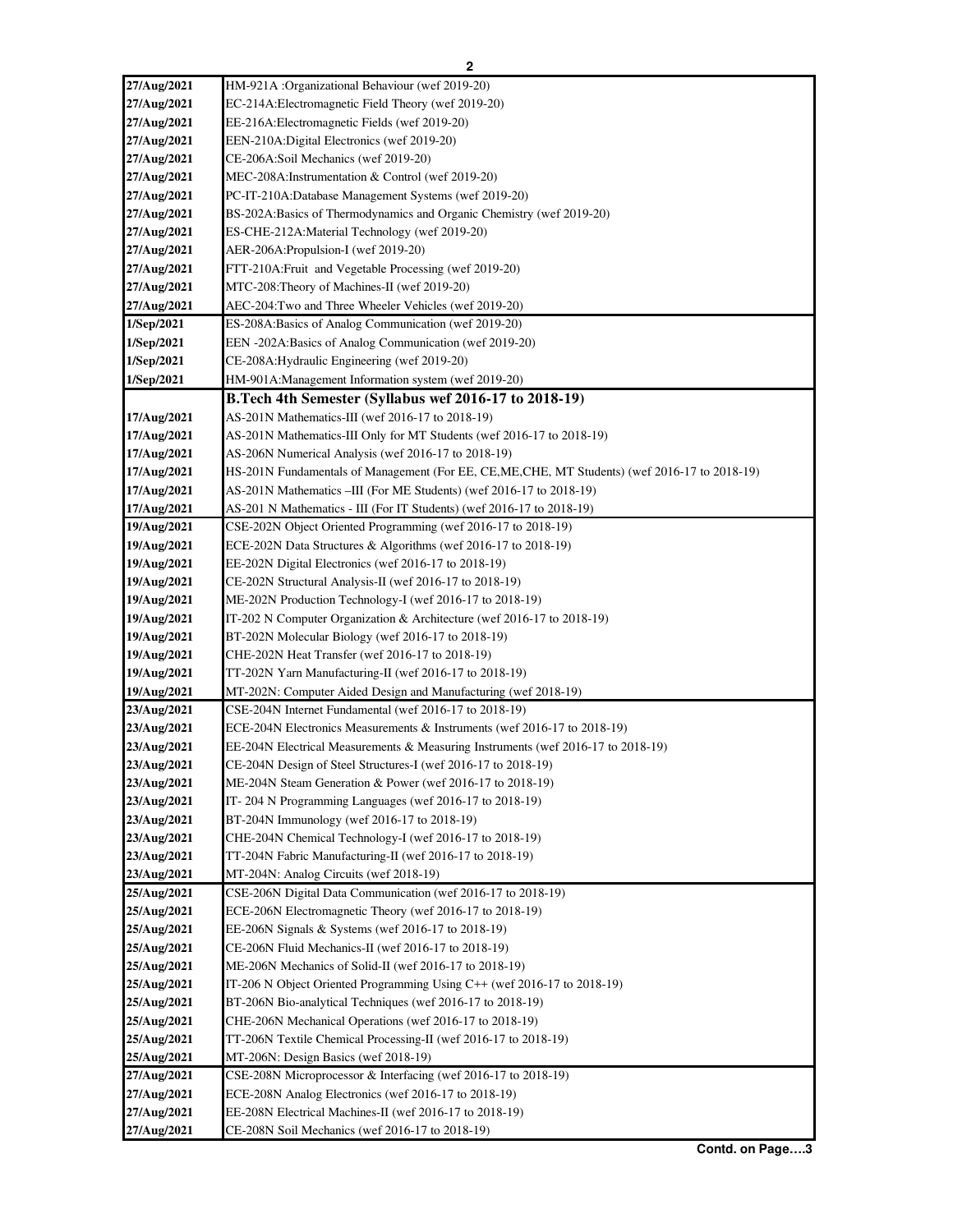| 27/Aug/2021 | ME-208N Fluid Mechanics (wef 2016-17 to 2018-19)                                           |
|-------------|--------------------------------------------------------------------------------------------|
| 27/Aug/2021 | IT-208 N Operating Systems (wef 2016-17 to 2018-19)                                        |
| 27/Aug/2021 | BT-208N Industrial Microbiology & Enzyme Technology (wef 2016-17 to 2018-19)               |
| 27/Aug/2021 | CHE-208N Membrane Processes (wef 2016-17 to 2018-19)                                       |
| 27/Aug/2021 | TT-208N Textile Testing-I (wef 2016-17 to 2018-19)                                         |
| 27/Aug/2021 | MT-208N: Energy Management (wef 2018-19)                                                   |
| 1/Sep/2021  | CSE-210N Operating System (wef 2016-17 to 2018-19)                                         |
| 1/Sep/2021  | ECE-210N Computer Architecture & Organisation (wef 2016-17 to 2018-19)                     |
| 1/Sep/2021  | EE-210N Electrical Engineering Materials & Processes (wef 2016-17 to 2018-19)              |
| 1/Sep/2021  | CE-210N Surveying-II (wef 2016-17 to 2018-19)                                              |
| 1/Sep/2021  | ME-210N Dynamics of Machine (wef 2016-17 to 2018-19)                                       |
| 1/Sep/2021  | IT-210 N Fundamentals of Microprocessor Interfacing & Application (wef 2016-17 to 2018-19) |
| 1/Sep/2021  | BT-210N Organic Chemistry (wef 2016-17 to 2018-19)                                         |
| 1/Sep/2021  | CHE-210N Process Instrumentation (wef 2016-17 to 2018-19)                                  |
| 1/Sep/2021  | TT-210N Textile Fibre - II (wef 2016-17 to 2018-19)                                        |
| 1/Sep/2021  | MT-210N: Theory of Machines-II (wef 2018-19)                                               |
| 3/Sep/2021  | CHE-212N Nanotechnology (wef 2016-17 to 2018-19)                                           |
|             | <b>B.Tech 4th Semester (Old Syllabus)</b>                                                  |
| 17/Aug/2021 | CSE-202E: Computer Architecture & Organization                                             |
| 17/Aug/2021 | ECE-202E: Electronics Instrumentation & Measurements                                       |
| 17/Aug/2021 | EE-202E: Power Generation & Control                                                        |
| 17/Aug/2021 | EECT-202E: Digital Electronics                                                             |
| 17/Aug/2021 | CE-202E: Structural Analysis-II                                                            |
| 17/Aug/2021 | ME-202E: Production Technology                                                             |
| 17/Aug/2021 | AE-202E: Production Engineering                                                            |
| 17/Aug/2021 | BTT-202E: Molecular Biology                                                                |
| 17/Aug/2021 | FTT-202E: Human Nutrition                                                                  |
| 17/Aug/2021 | CHE-202E: Heat Transfer                                                                    |
| 17/Aug/2021 | AEI-202E: Transducer & Industrial Measurements                                             |
| 17/Aug/2021 | TT-202A: Yarn Manufacture-II                                                               |
| 17/Aug/2021 | TT-202: Yarn Manufacture-II                                                                |
| 17/Aug/2021 | ECT-204: Analog Communication                                                              |
| 17/Aug/2021 | ARE-202E: Aircraft Structures-I                                                            |
| 17/Aug/2021 | MT-202: Computer Aided Design and Manufacturing                                            |
| 19/Aug/2021 | ECE-204E: Digital Electronics                                                              |
| 19/Aug/2021 | EE-204E: Digital Electronics                                                               |
| 19/Aug/2021 | EECT-204E: Power Apparatus & Machine-II                                                    |
| 19/Aug/2021 | CE-204E: Design of Steel Structure-I                                                       |
| 19/Aug/2021 | ME-204E: Material Science                                                                  |
| 19/Aug/2021 | AE-204E: Fluid Mechanics                                                                   |
| 19/Aug/2021 | BTT-204E: Immunology                                                                       |
| 19/Aug/2021 | FTT-204E: Thermal Processing                                                               |
| 19/Aug/2021 | CHE-204E: Transport Phenomena                                                              |
| 19/Aug/2021 | AEI-204E: Linear Integrated Circuits                                                       |
| 19/Aug/2021 | TT-204A: Fabric Manufacture-II                                                             |
| 19/Aug/2021 | TT-204: Fabric Manufacture-II                                                              |
| 19/Aug/2021 | ARE-204E: Aerodynamics-I                                                                   |
| 19/Aug/2021 | MEA-202E: Basic of Automobile Engg.                                                        |
| 19/Aug/2021 | MT-204: Electronic Principles                                                              |
| 23/Aug/2021 | CSE-204E: Programming Languages                                                            |
| 23/Aug/2021 | ECE-206E: Fields and Waves                                                                 |
| 23/Aug/2021 | EE-206E: Communication Systems                                                             |
| 23/Aug/2021 | EECT-206E: Analog Instruments & Measurement                                                |
| 23/Aug/2021 | CE-206E: Fluid Mechanics-II                                                                |
| 23/Aug/2021 | ME-206E: Strength of Materials-II                                                          |
| 23/Aug/2021 | BTT-206E: Bio analytical Techniques                                                        |
| 23/Aug/2021 | FTT-206E: Unit Operation in Food Engineering-II                                            |
| 23/Aug/2021 | CHE-206E: Mechanical Operations                                                            |